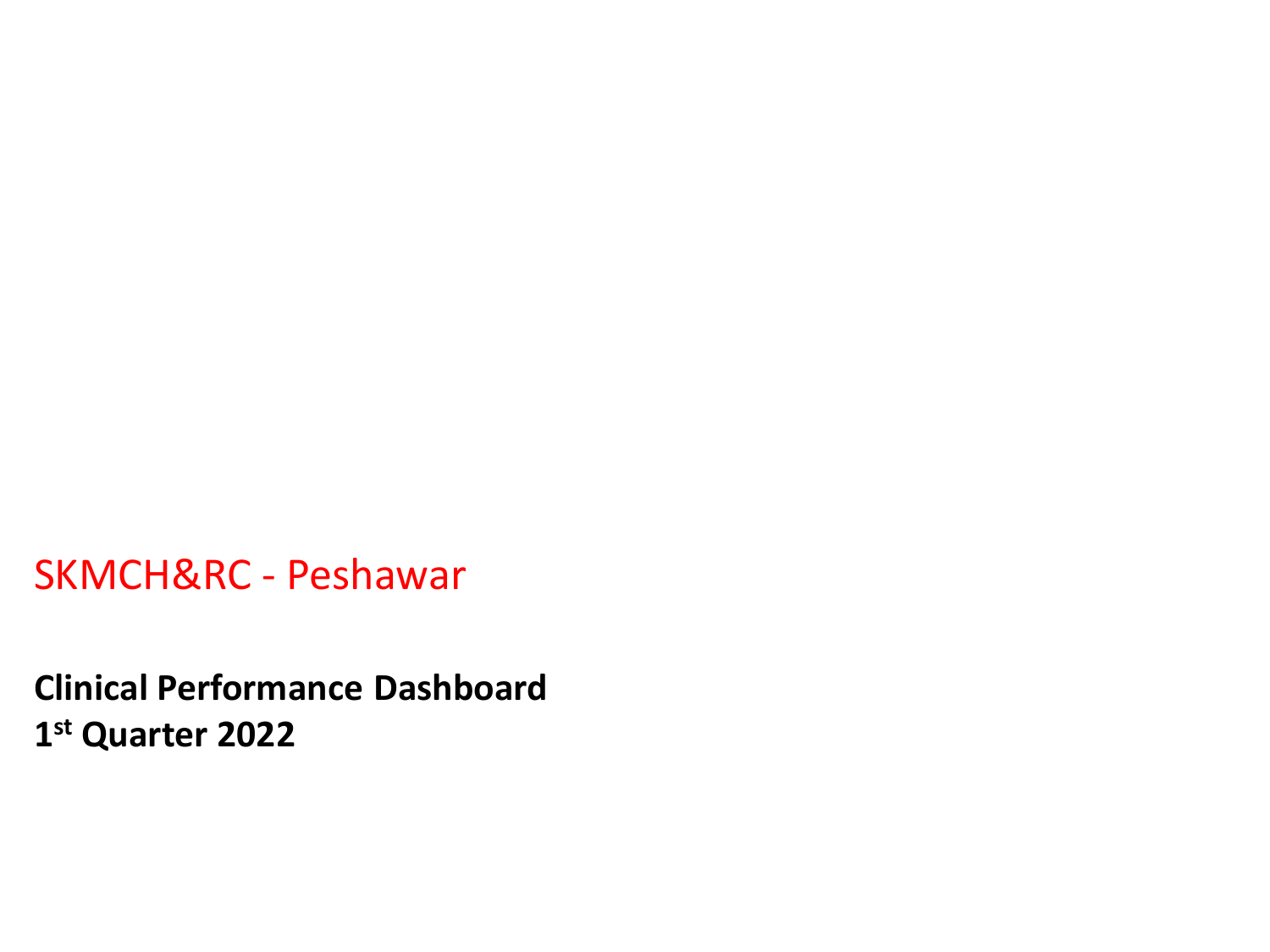#### **International Patient Safety Goals Patient Identification Compliance Target = 100%**



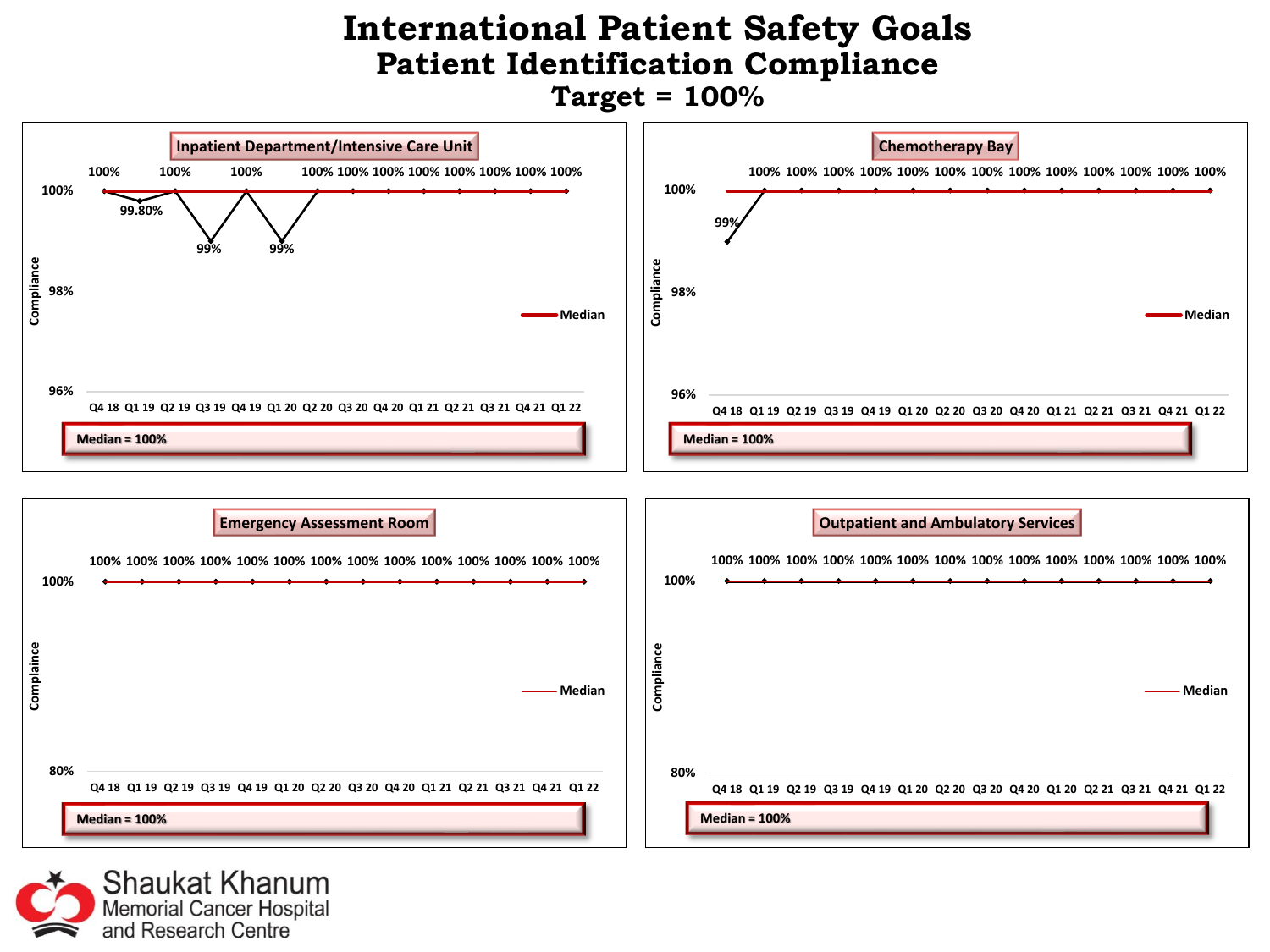#### **International Patient Safety Goals Patient Identification Compliance Target = 100%**





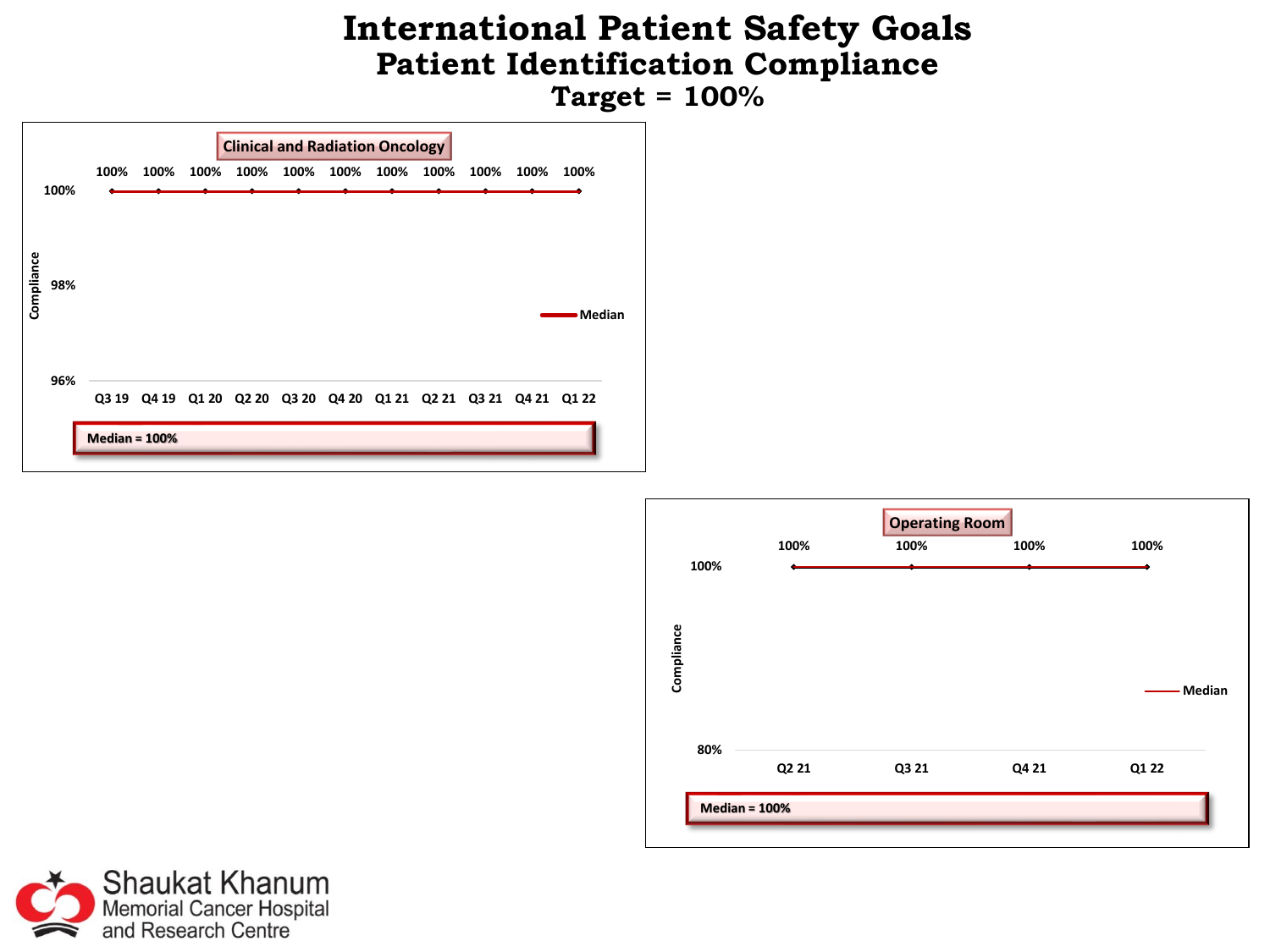#### **International Patient safety Goals Patient Falls Assessment Target = 100%**



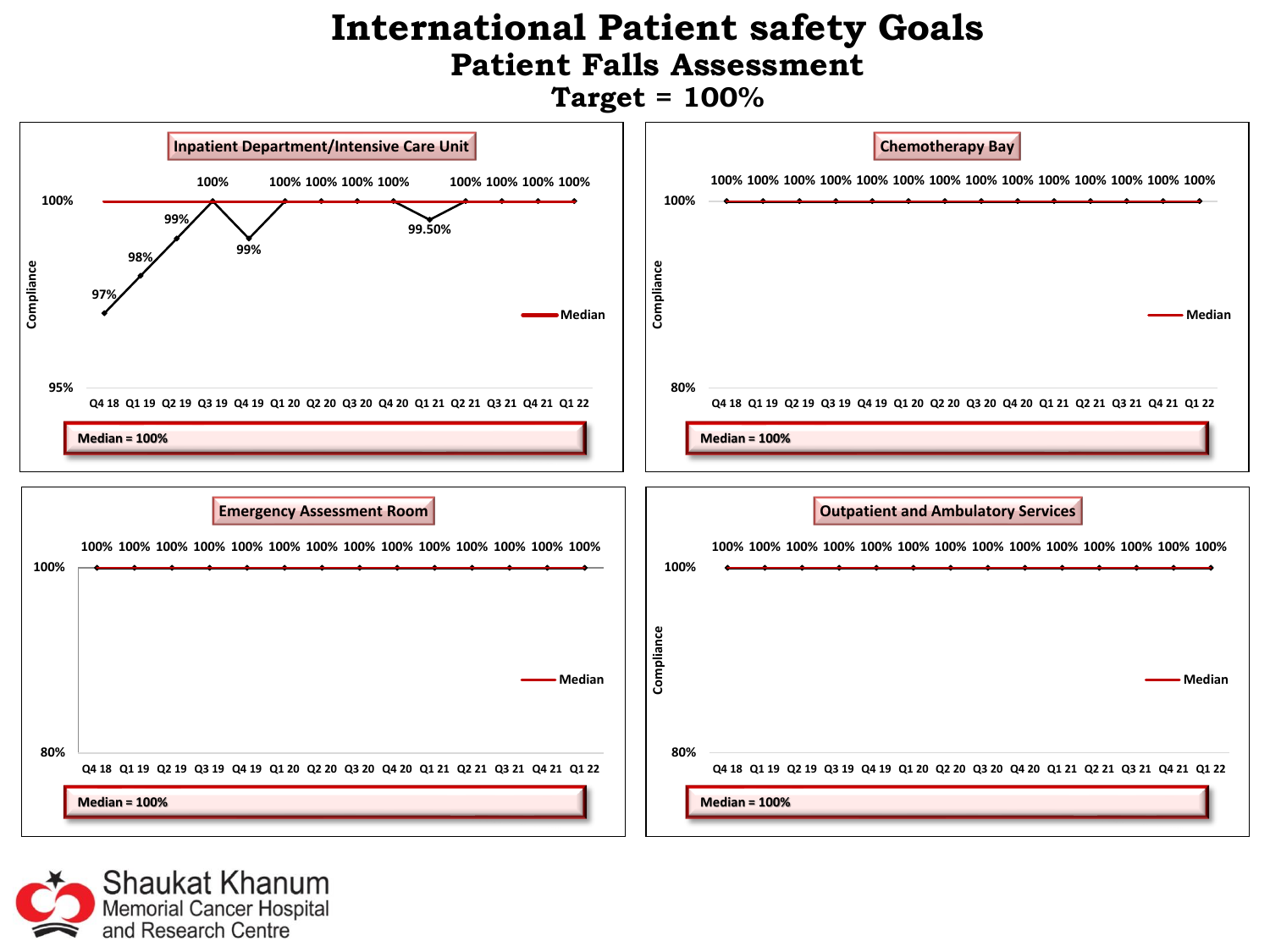#### **International Patient Safety Goals Patient Falls Assessment Target = 100%**



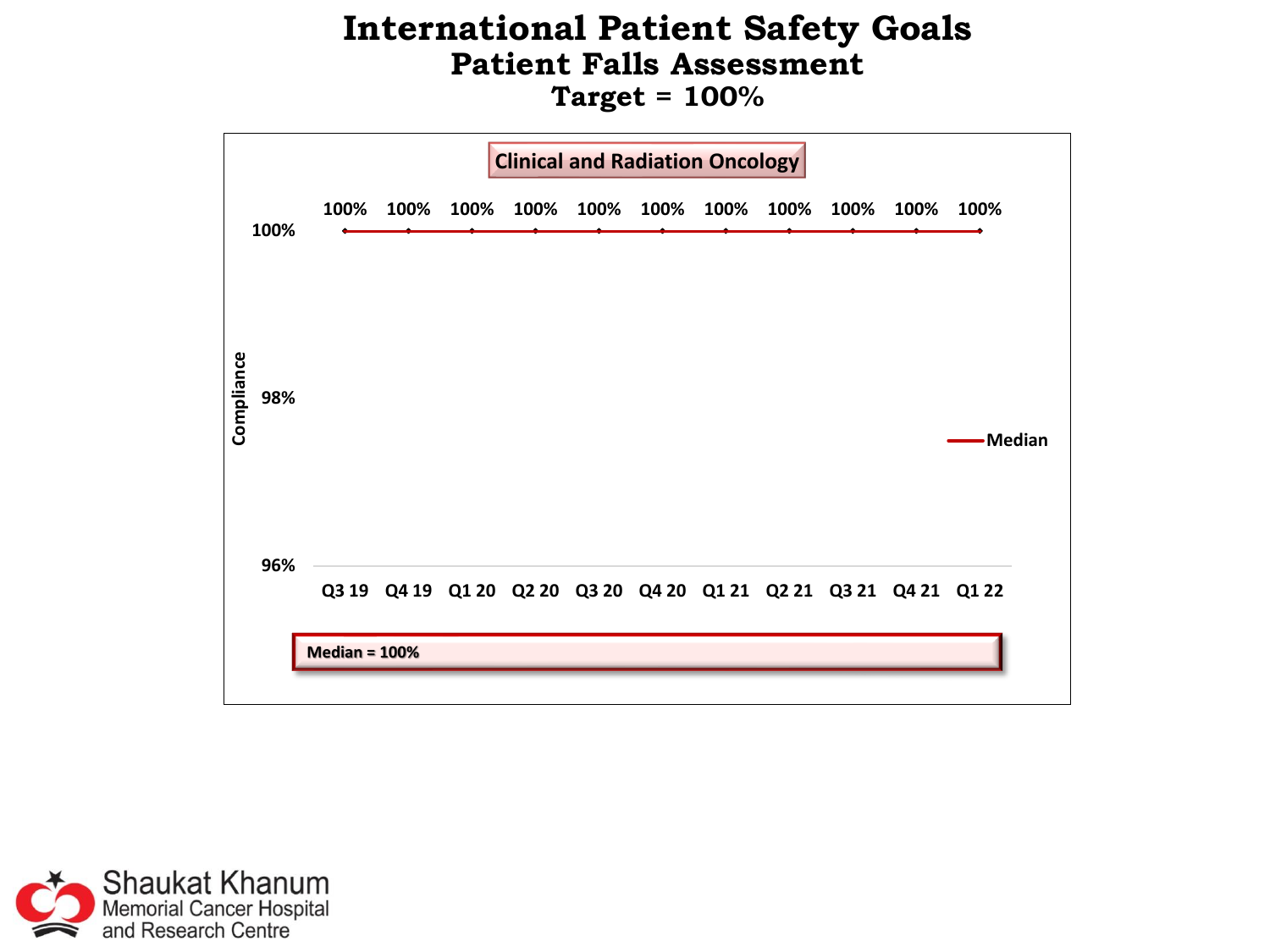#### **International Patient Safety Goals Hand Hygiene Compliance Target = 100%**



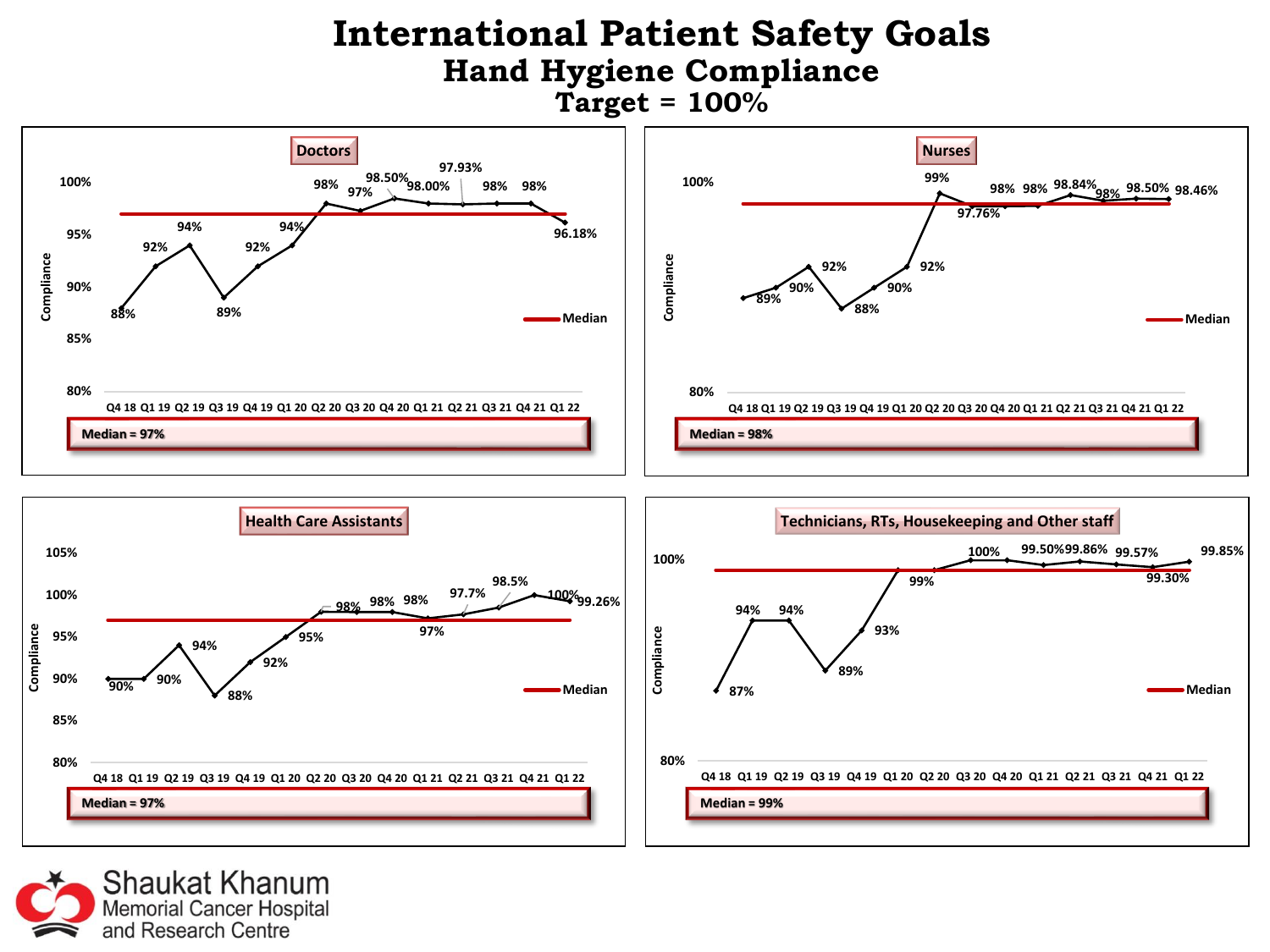#### **International Patient Safety Goals Time Out Process Compliance Target = 100%**





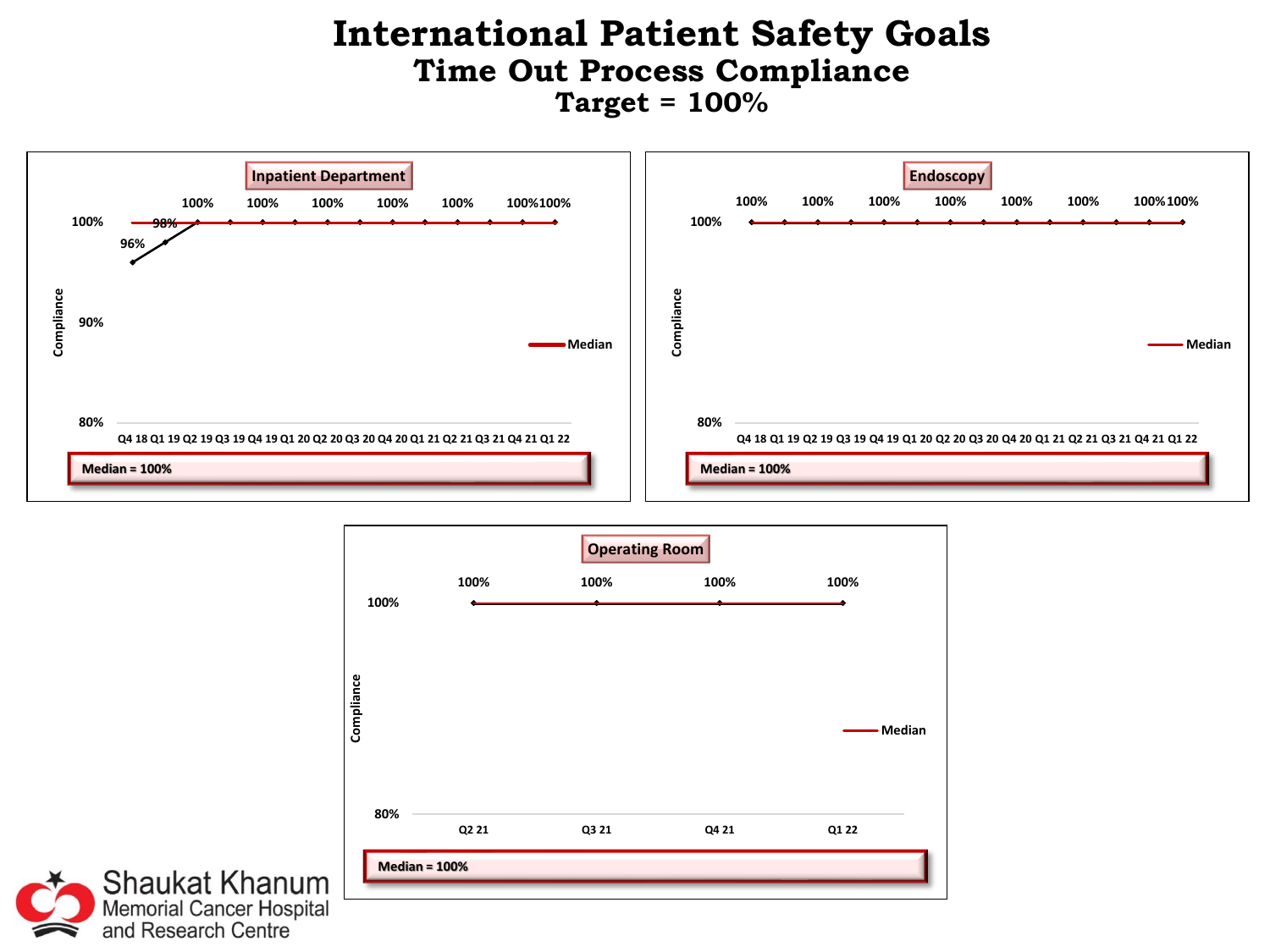#### **International Patient Safety Goals Safety of High Alert Medication**



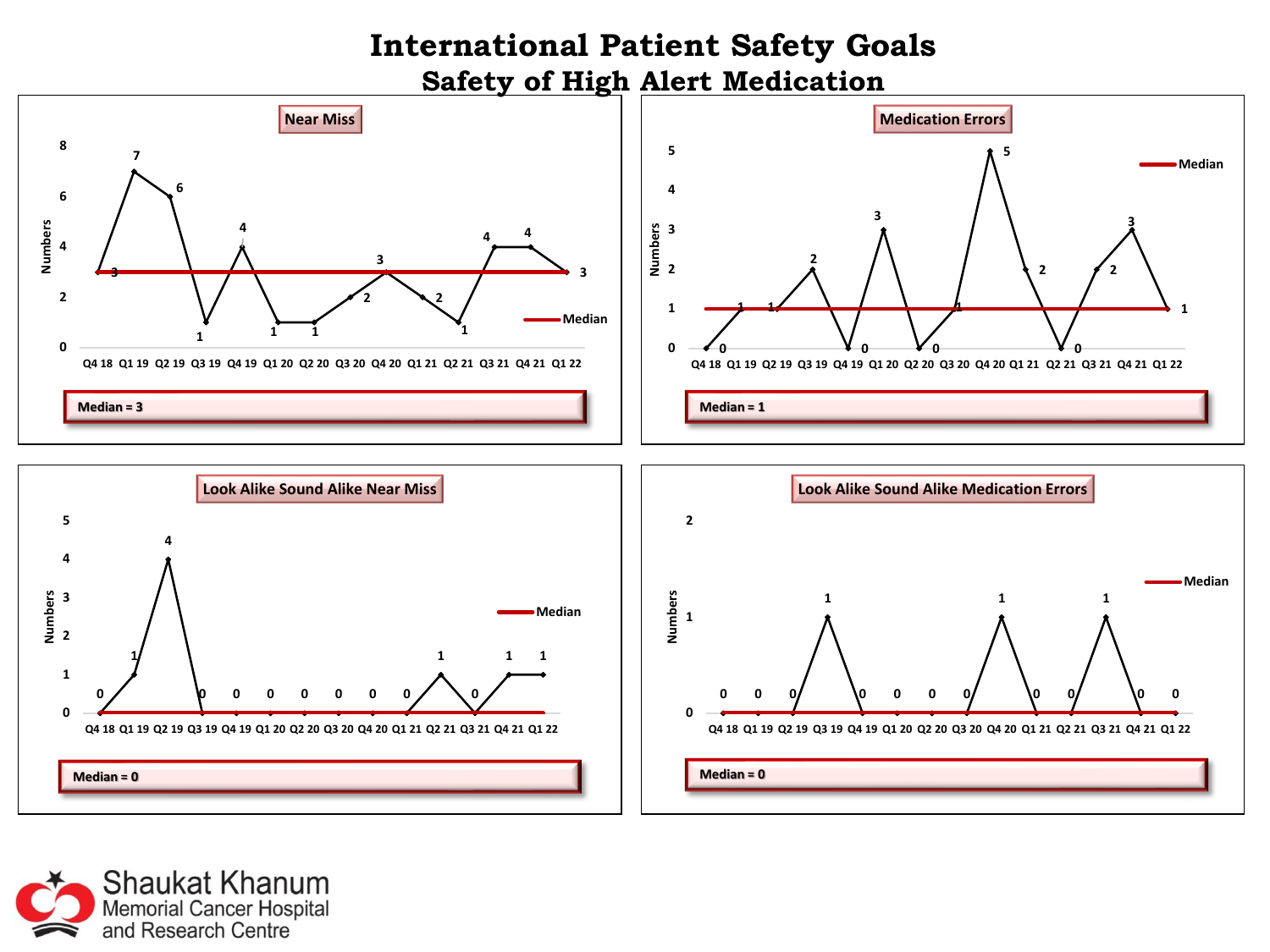#### **International Patient Safety Goals Nursing Handover Compliance Target = 100%**



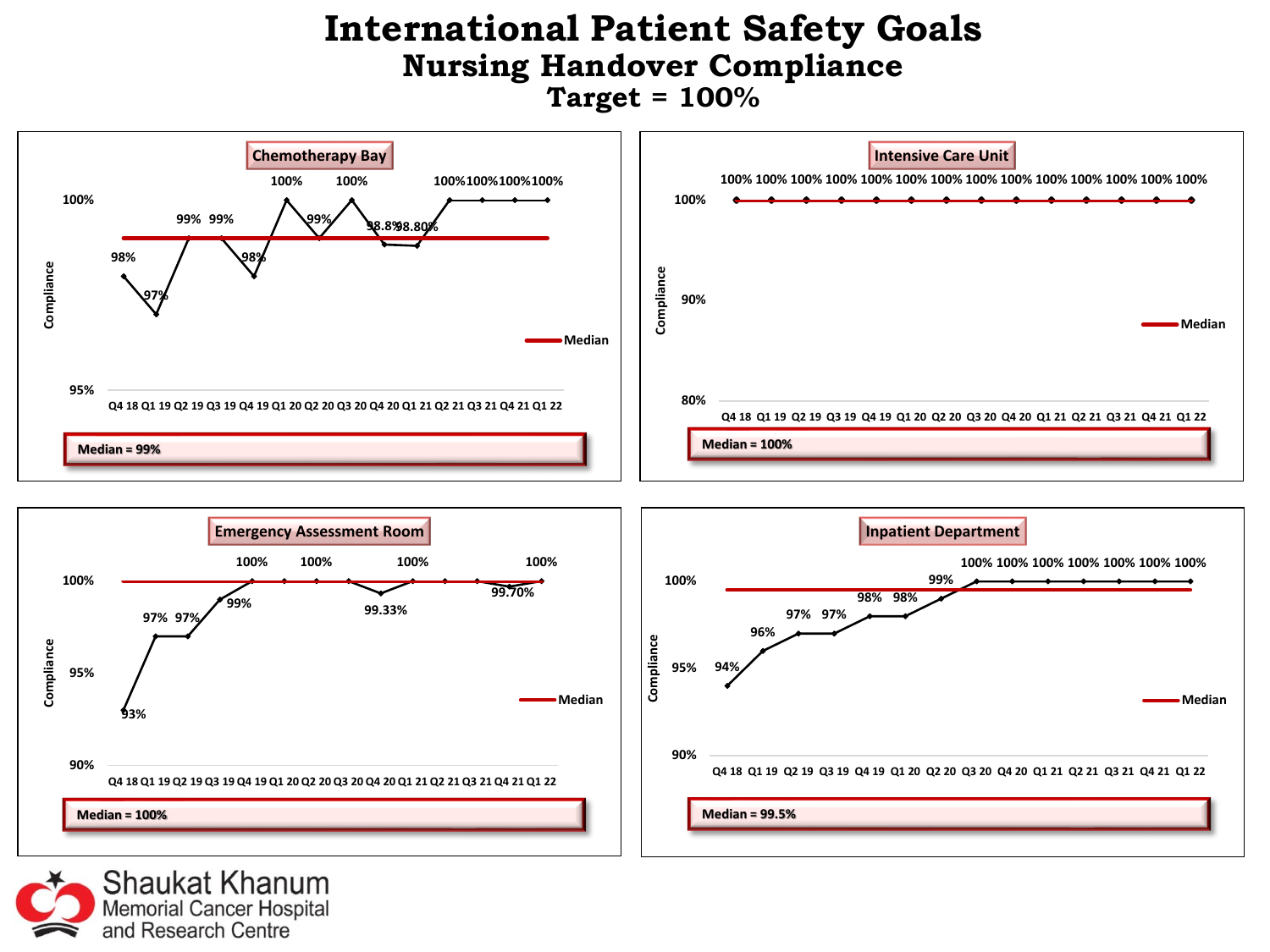#### **International Patient Safety Goals Nursing Handover Compliance Target = 100%**



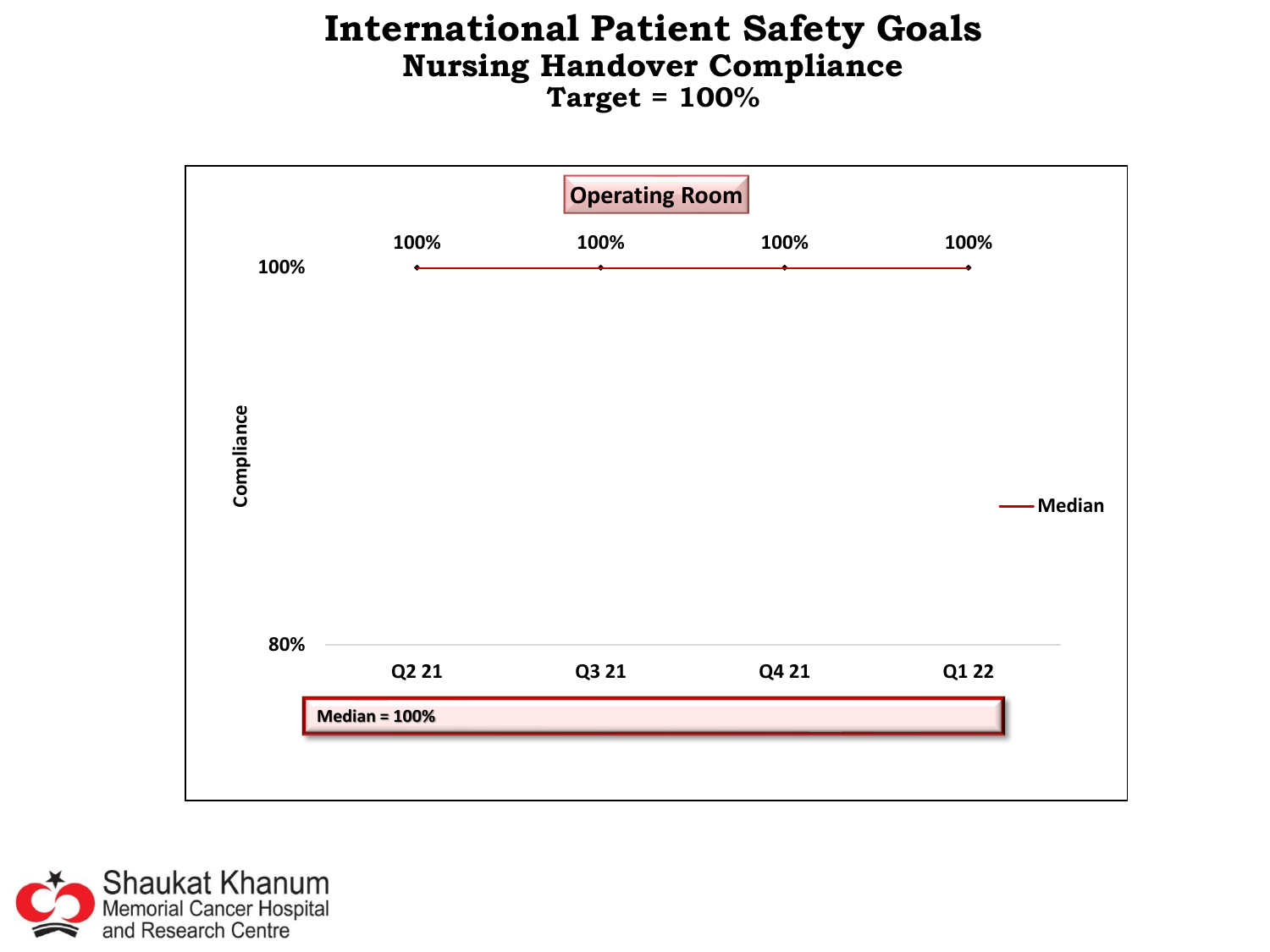#### **International Patient Safety Goals Doctors Handover Compliance Target = 100%**





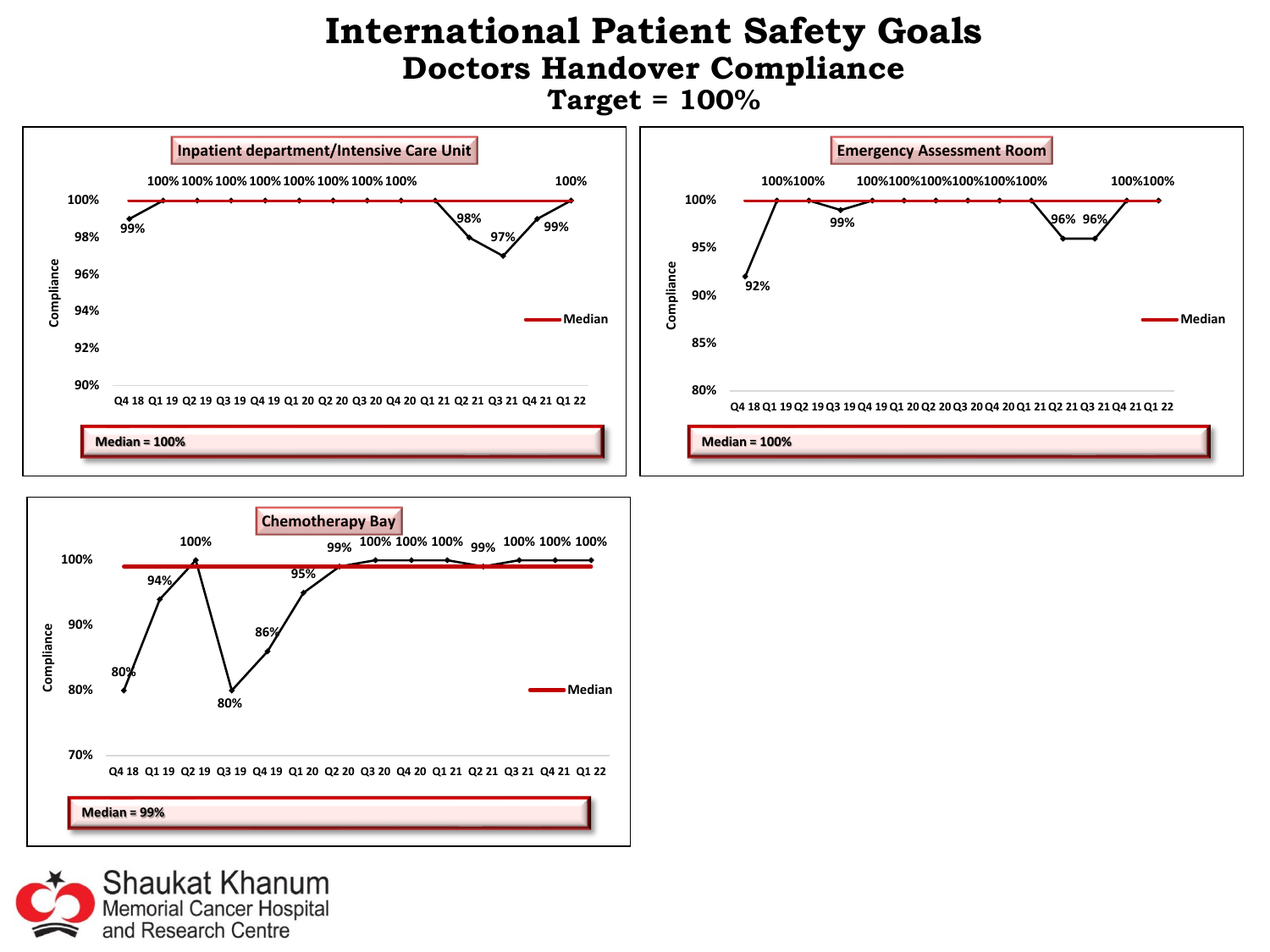



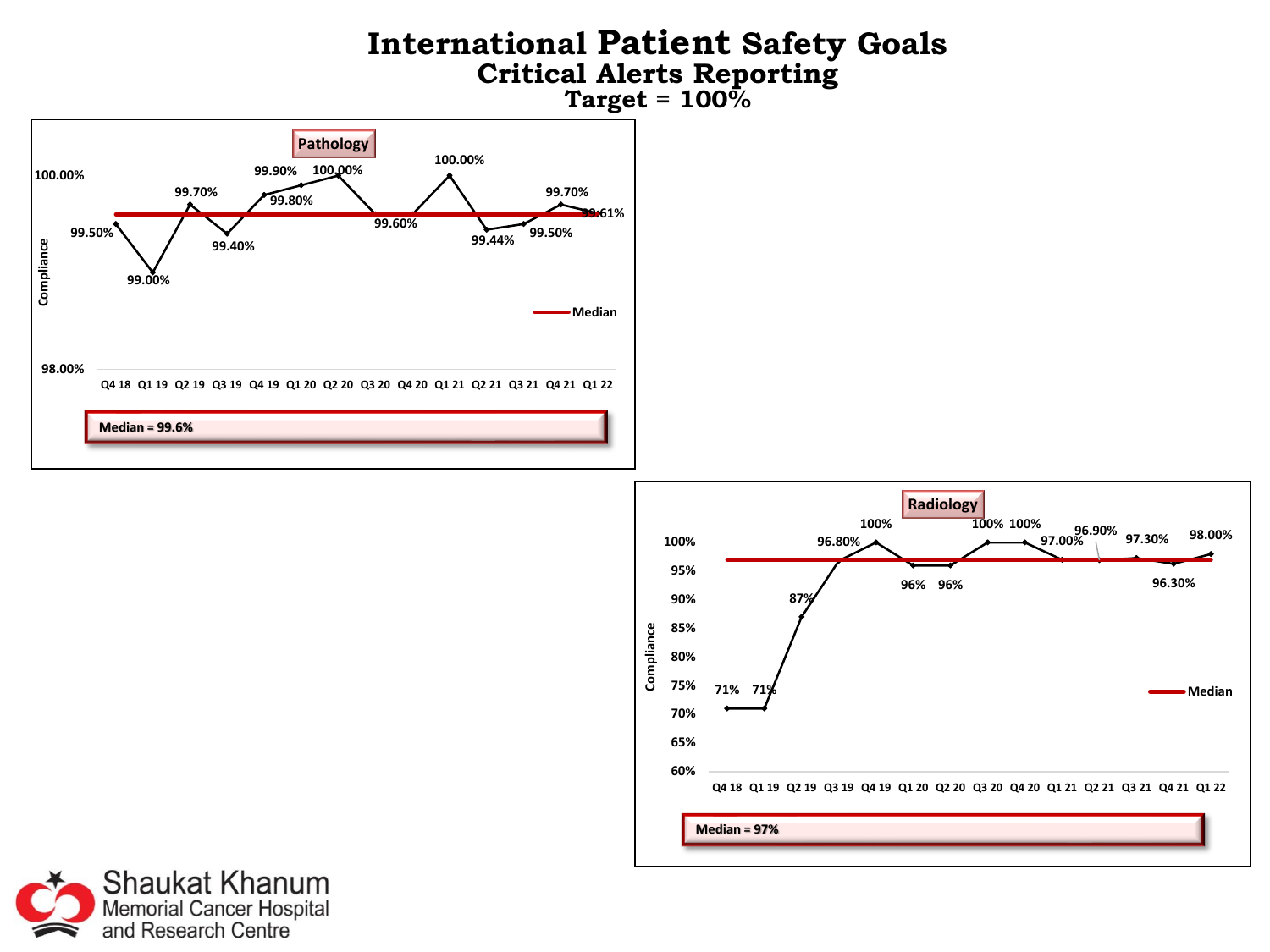### **Adverse Events**





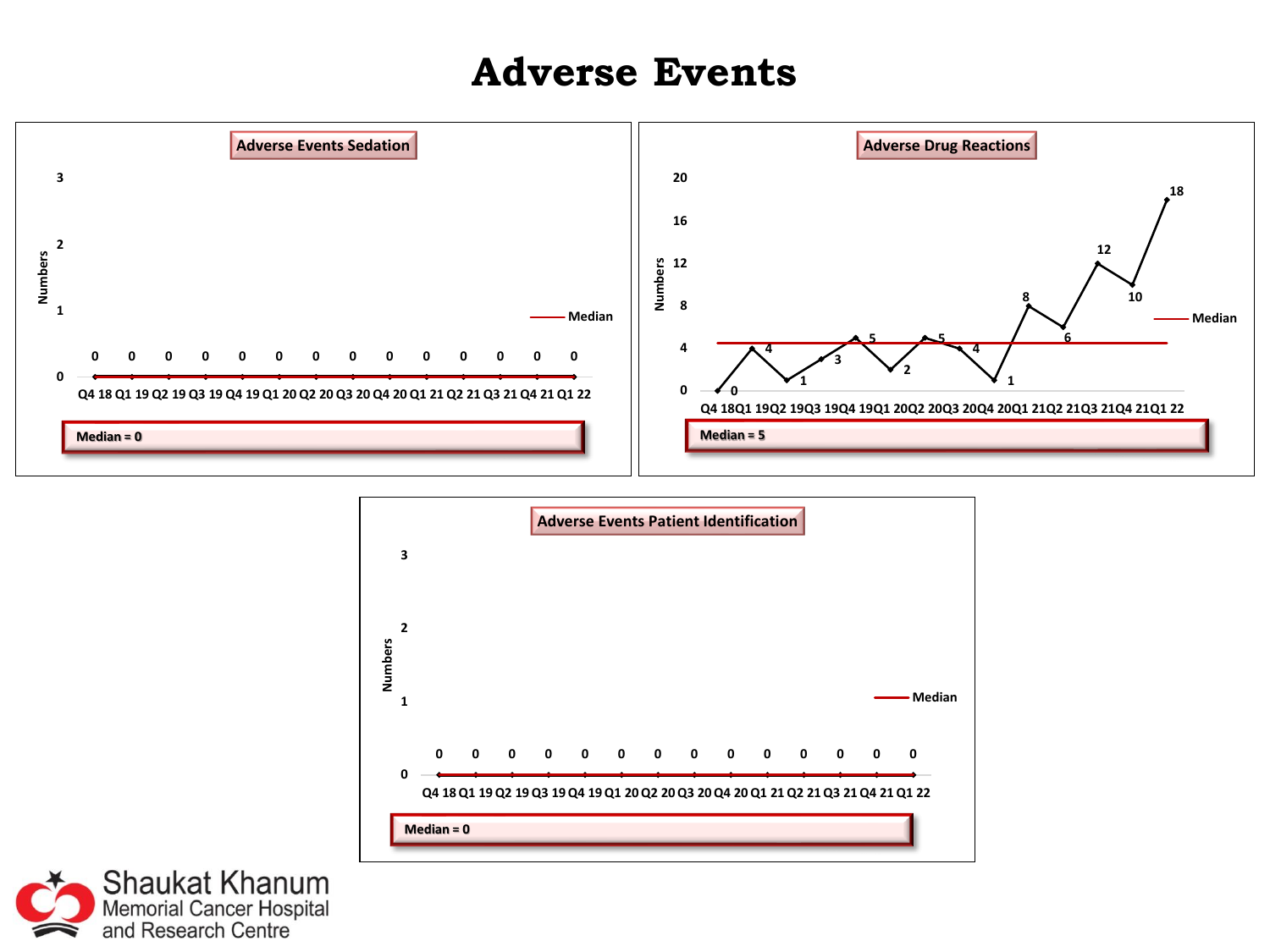### **Blood Transfusion Reactions**



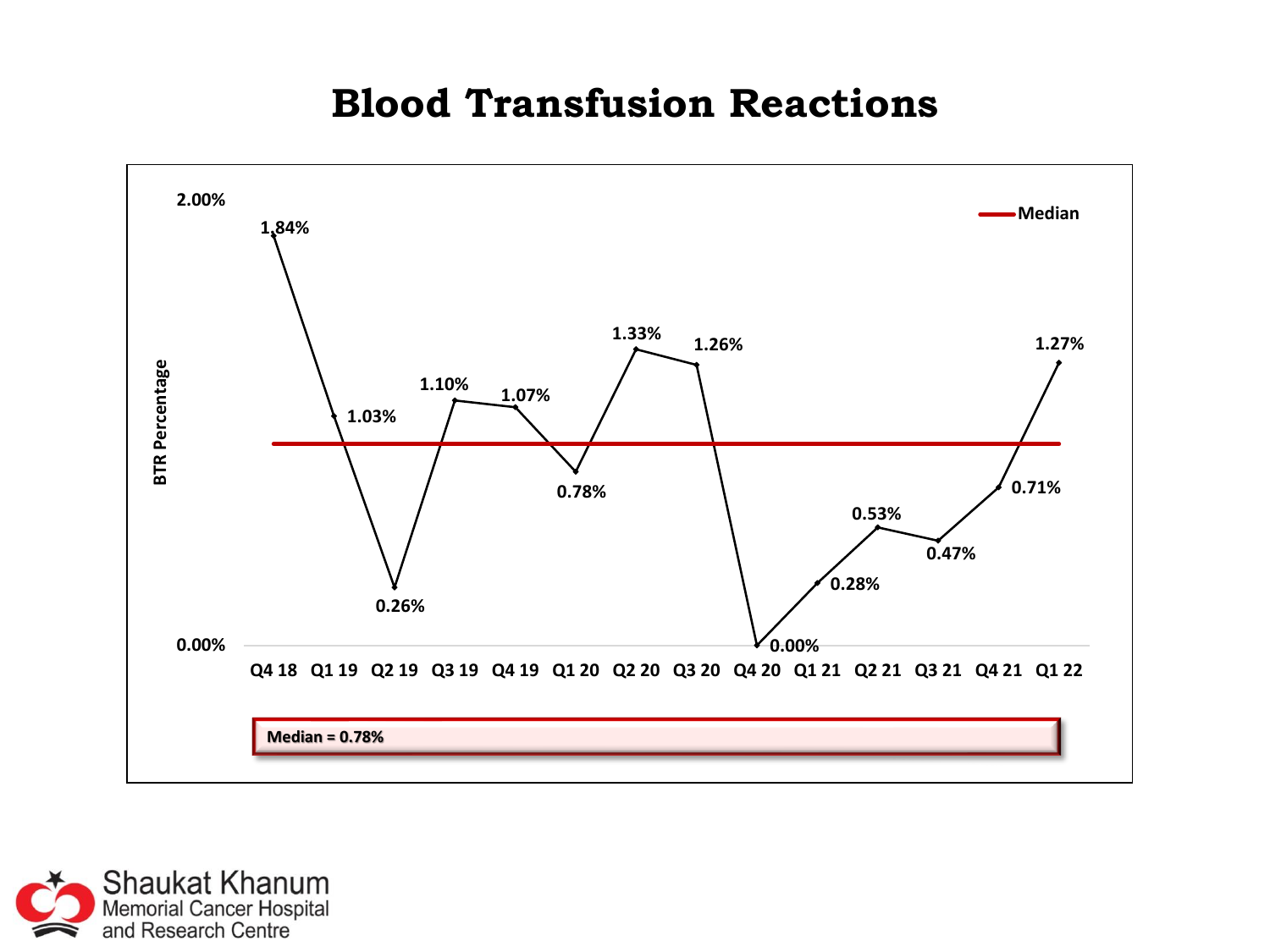# **Infection Control Statistics**





| <b>NHSN rates</b> |               |
|-------------------|---------------|
| CAUTI:            | 3.3           |
| <b>CLABSI:</b>    | $\mathcal{P}$ |
| VAP:              | 3.3           |
|                   |               |



**CAUTI** – Catheter Associated Urinary Tract Infection, **CLABSI** – Central Line Associated Blood Stream Infection **VAP** – Ventilator Associated Pneumonia, **NHSN** – National Healthcare Safety Network

**INICC** – International Nosocomial Infection Control Consortium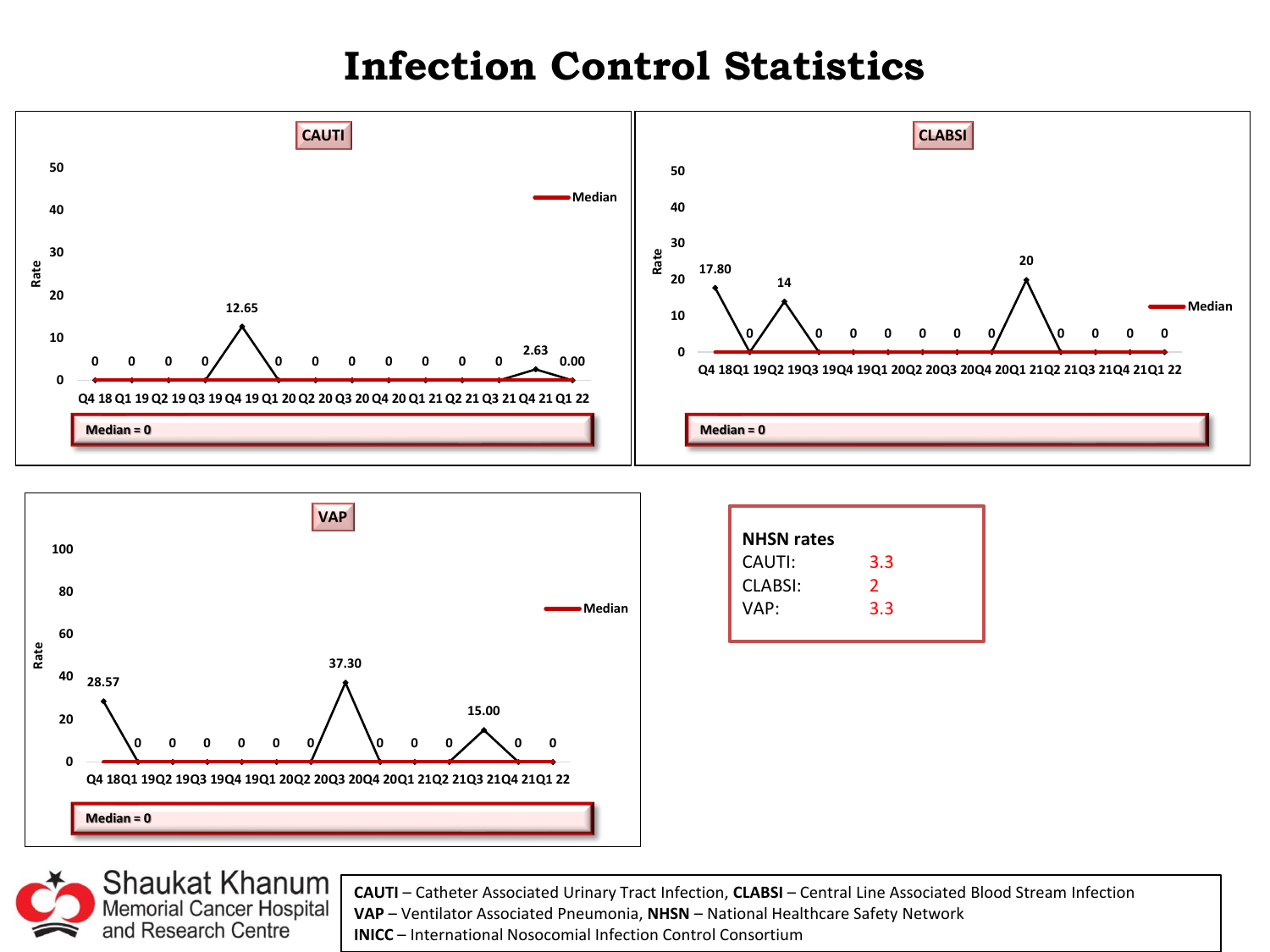## **Hospital Acquired Pressure Ulcers Target = 0**

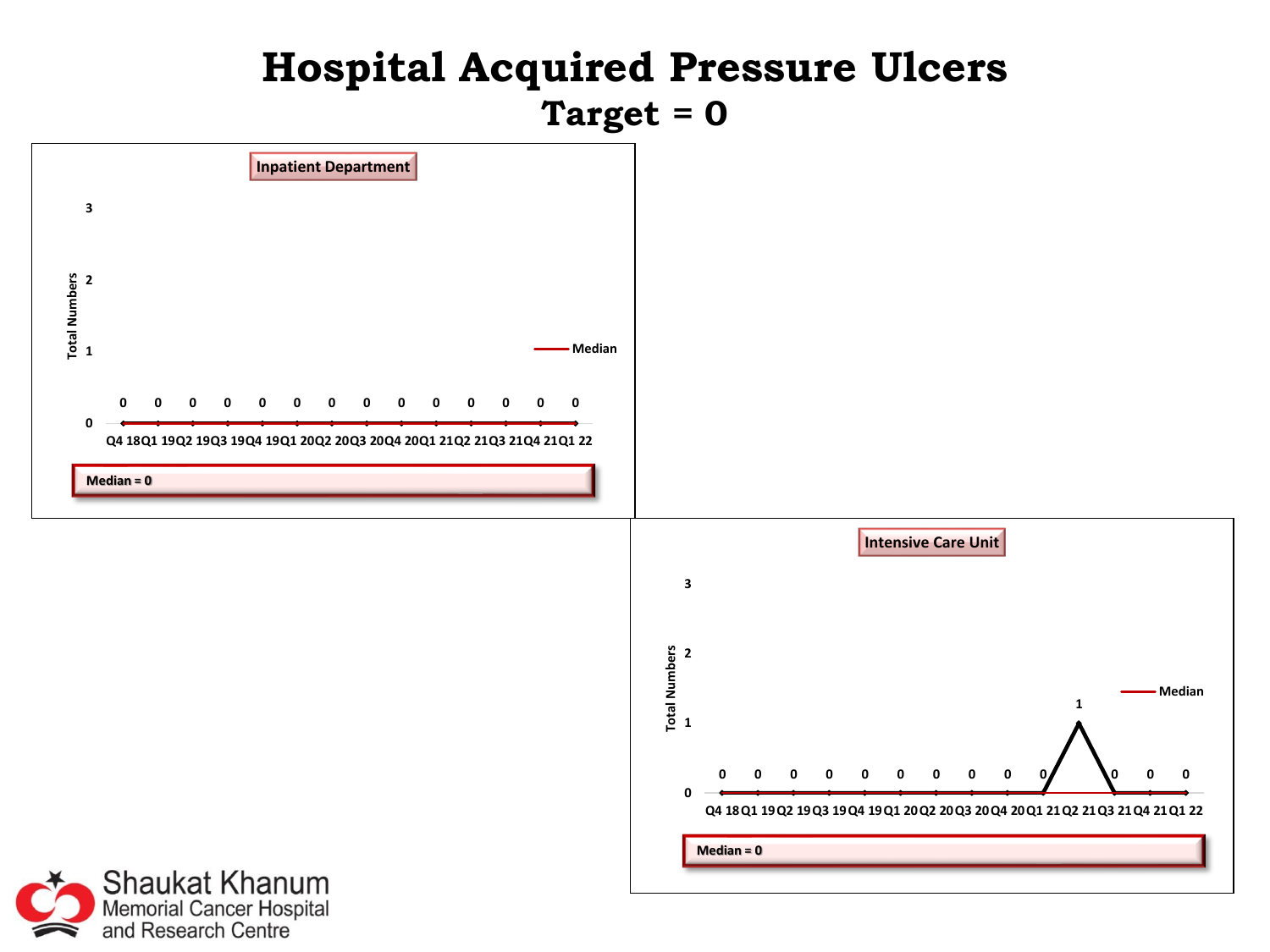#### **Pain Assessment & Re-assessment Target = 100%**



Shaukat Khanum<br>Memorial Cancer Hospital<br>and Research Centre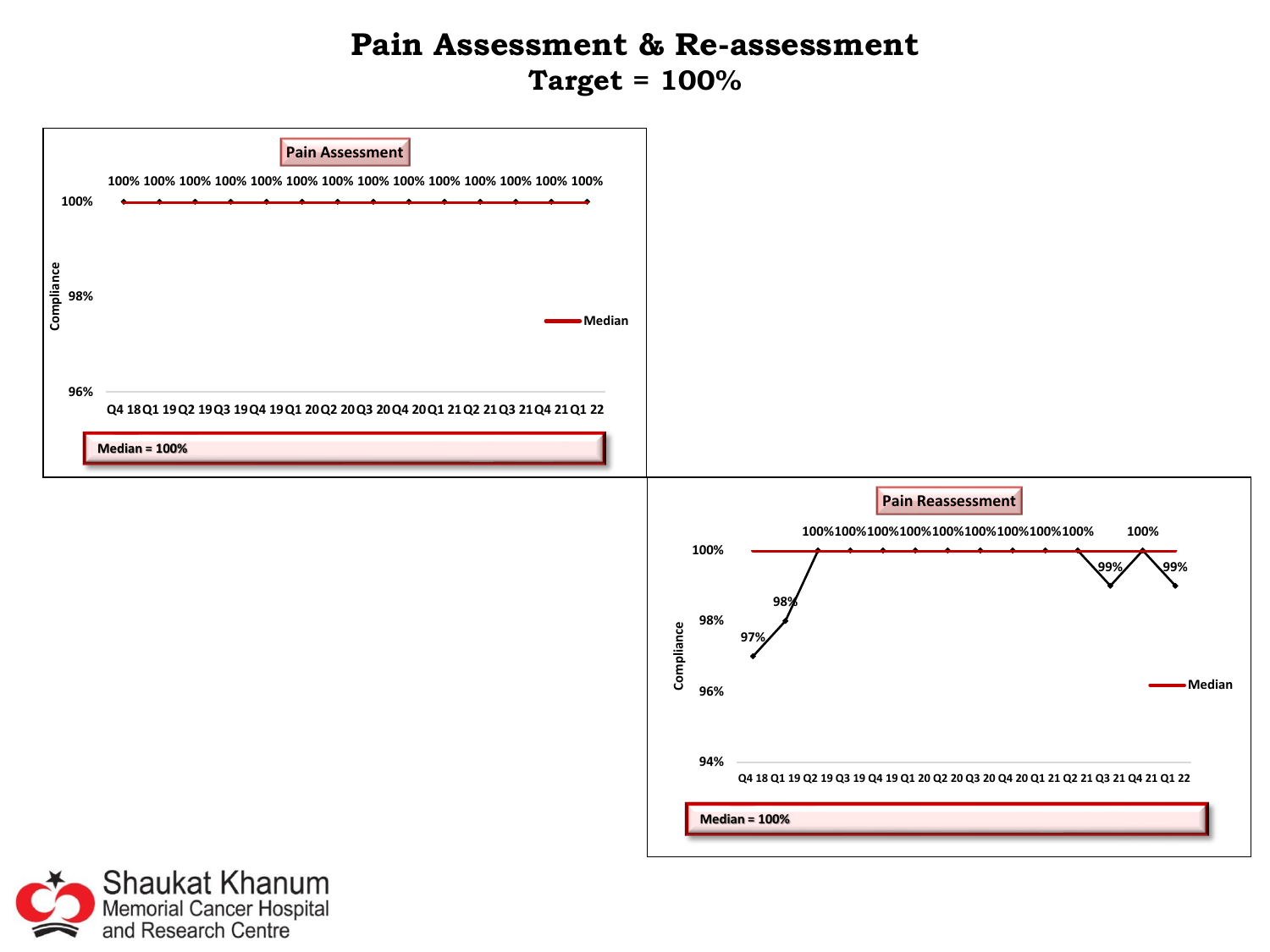# **Adverse Drug Events-Pharmacy**





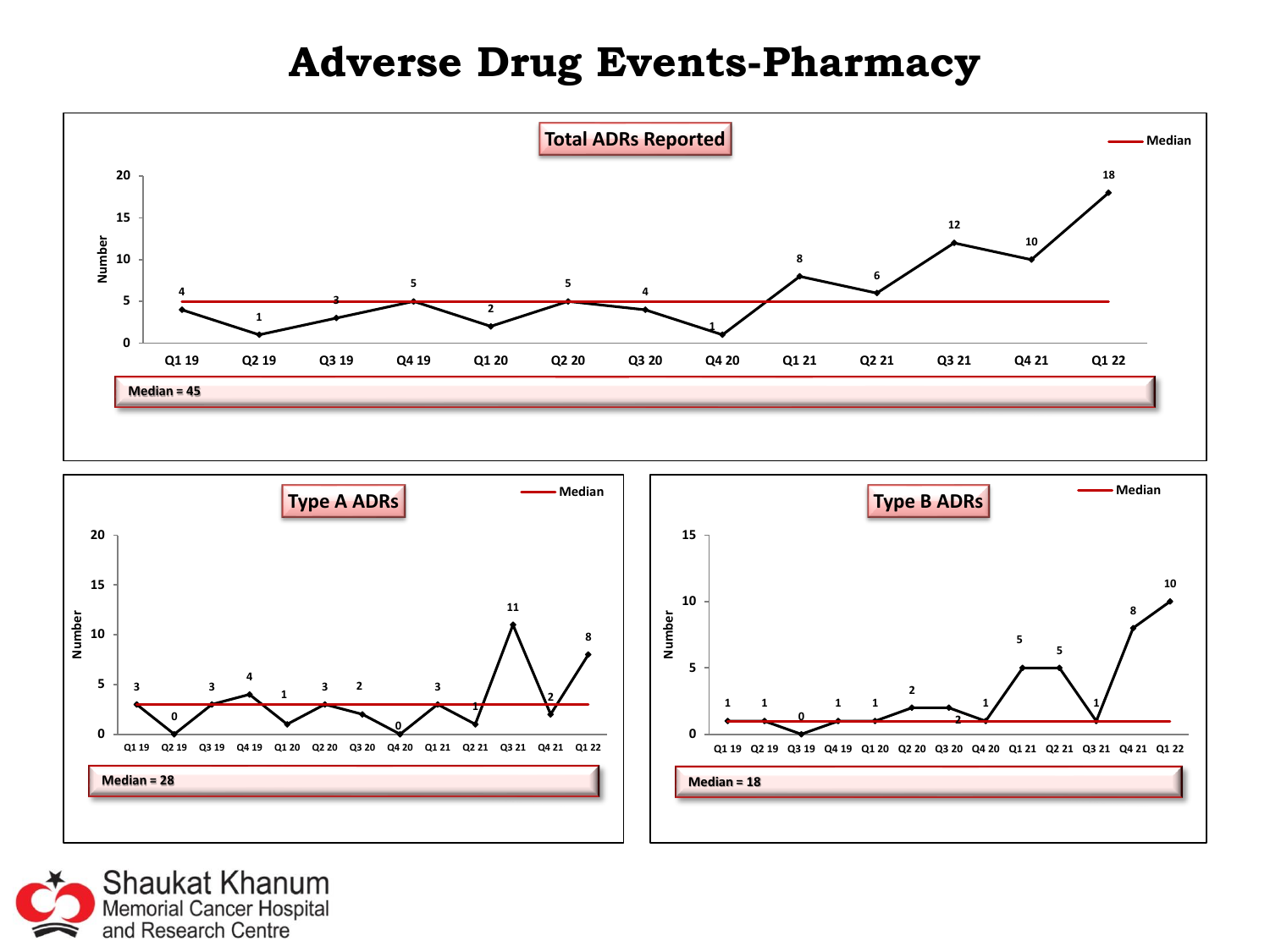# **Intime Reporting**



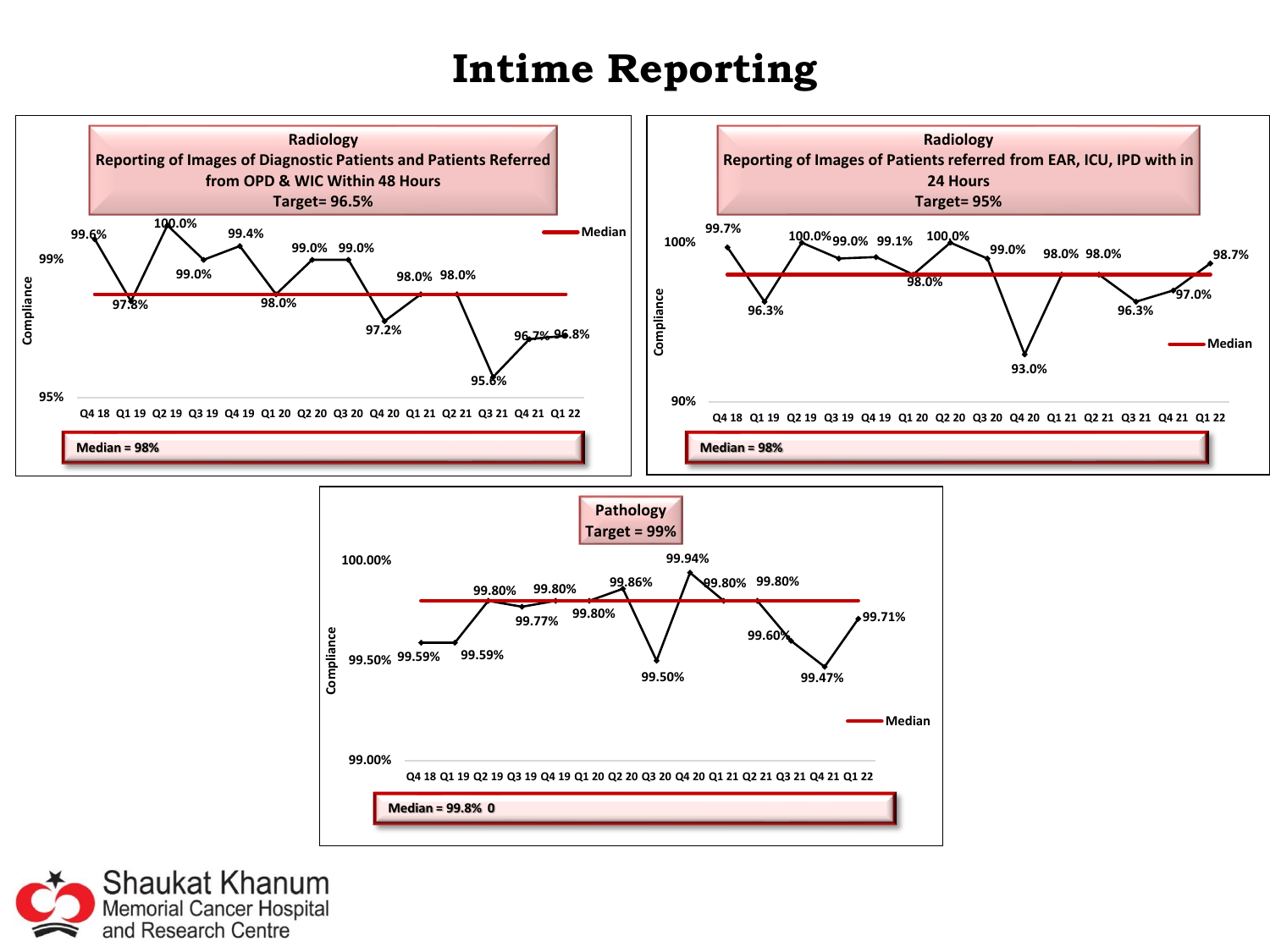# **Chemotherapy Activity**



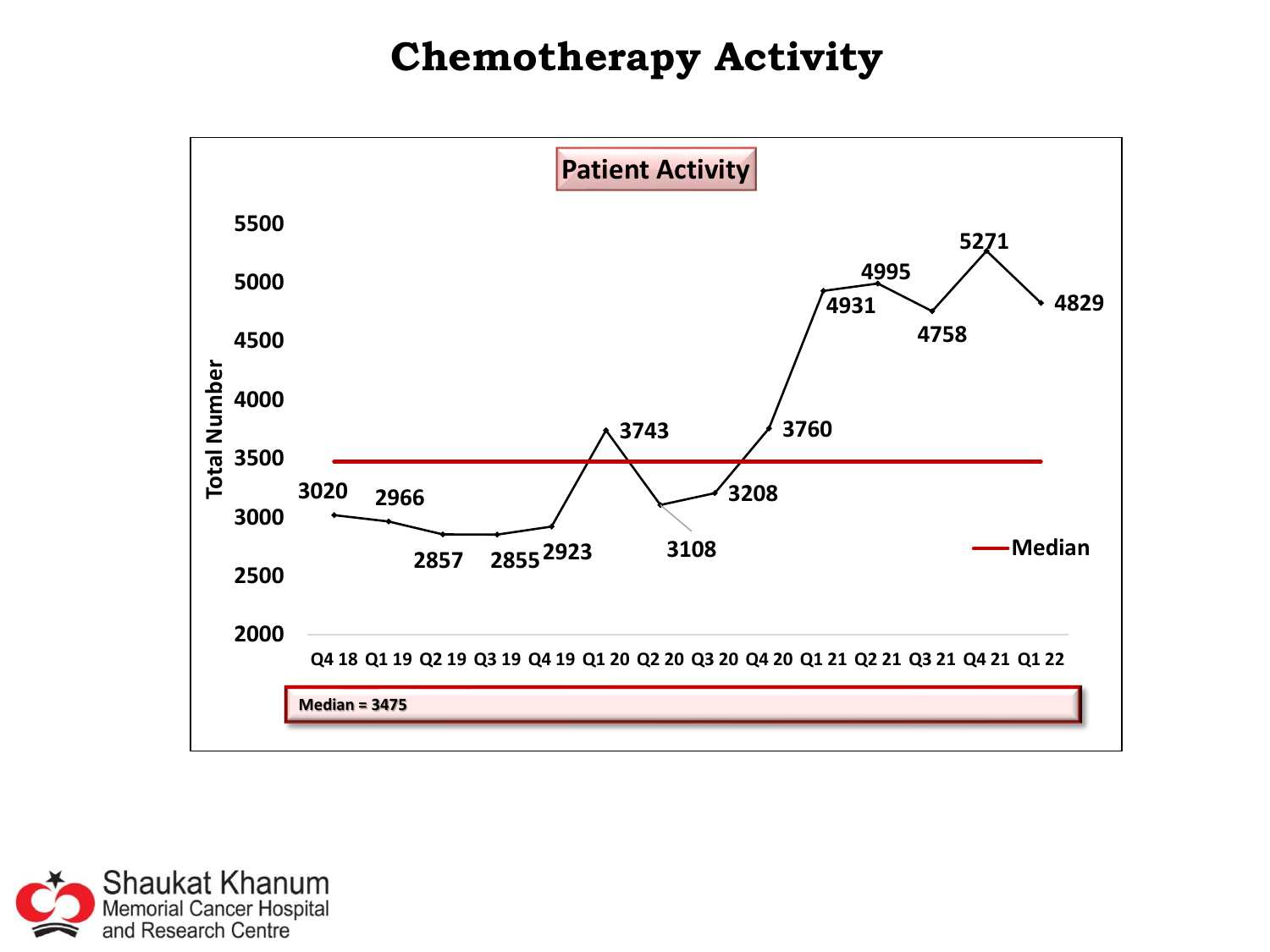# **Chemotherapy Activity (Split)**





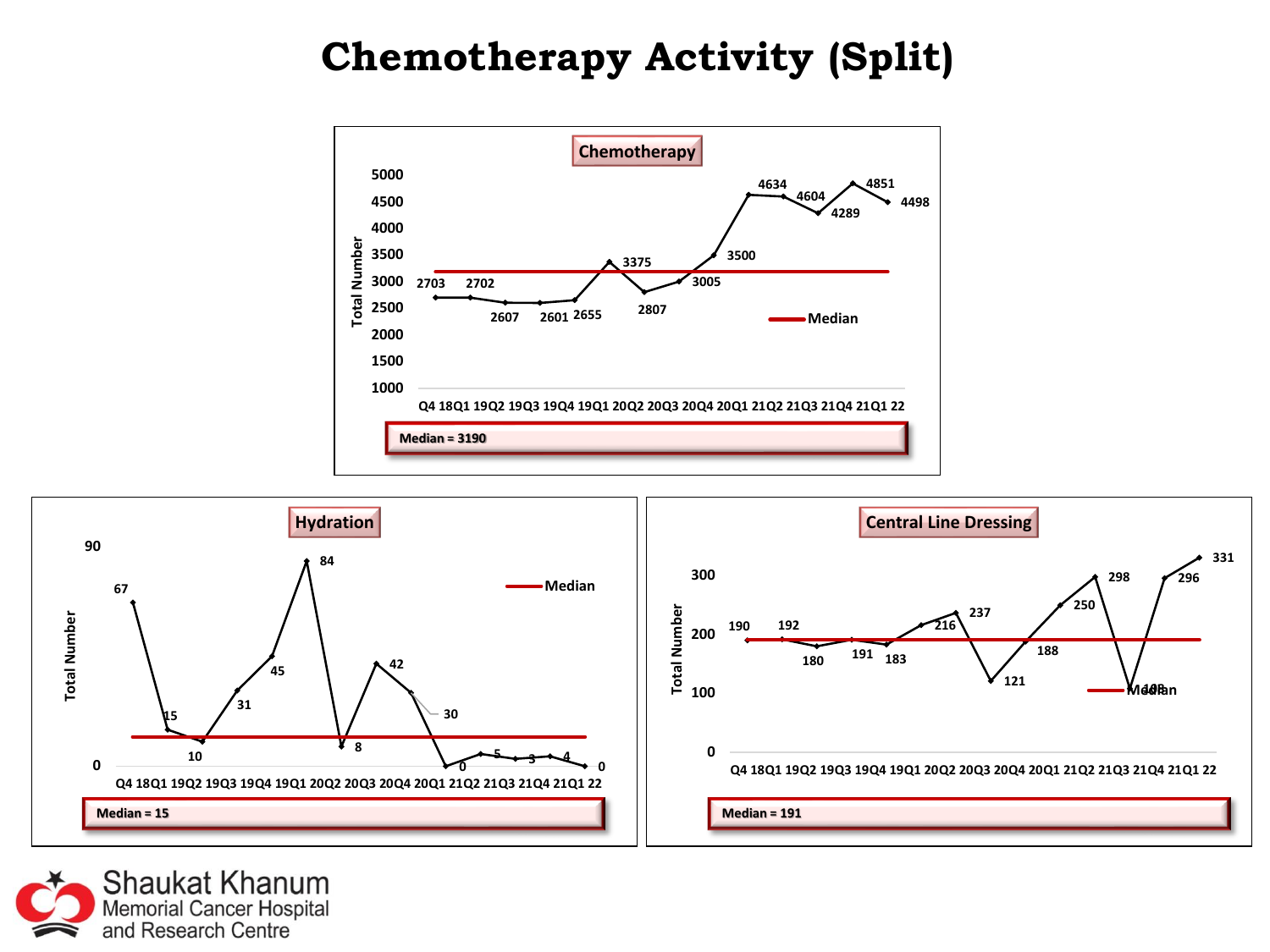### **Outpatient Parenteral Antibiotic Therapy Activity**



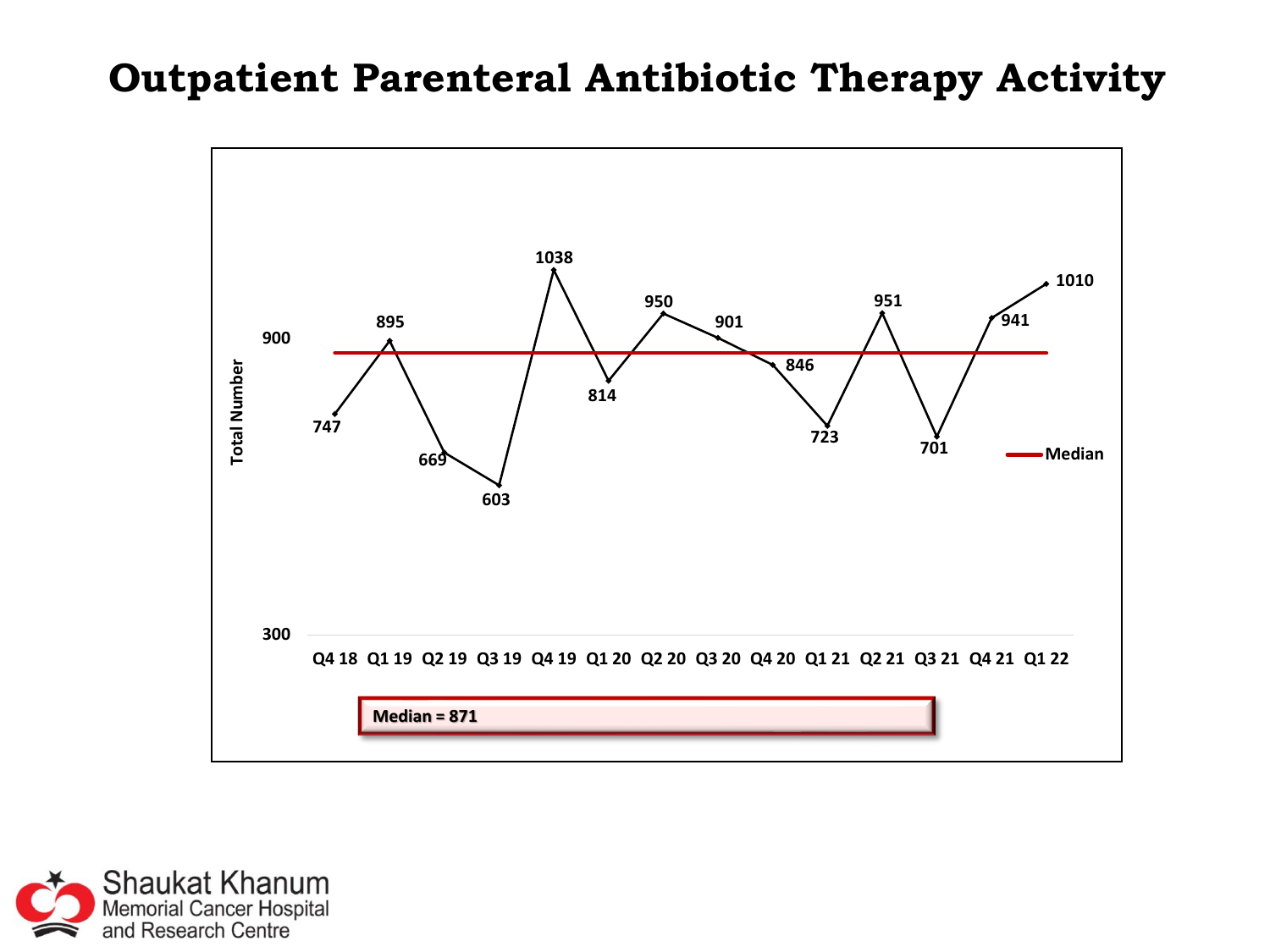## **Average Length of Stay**





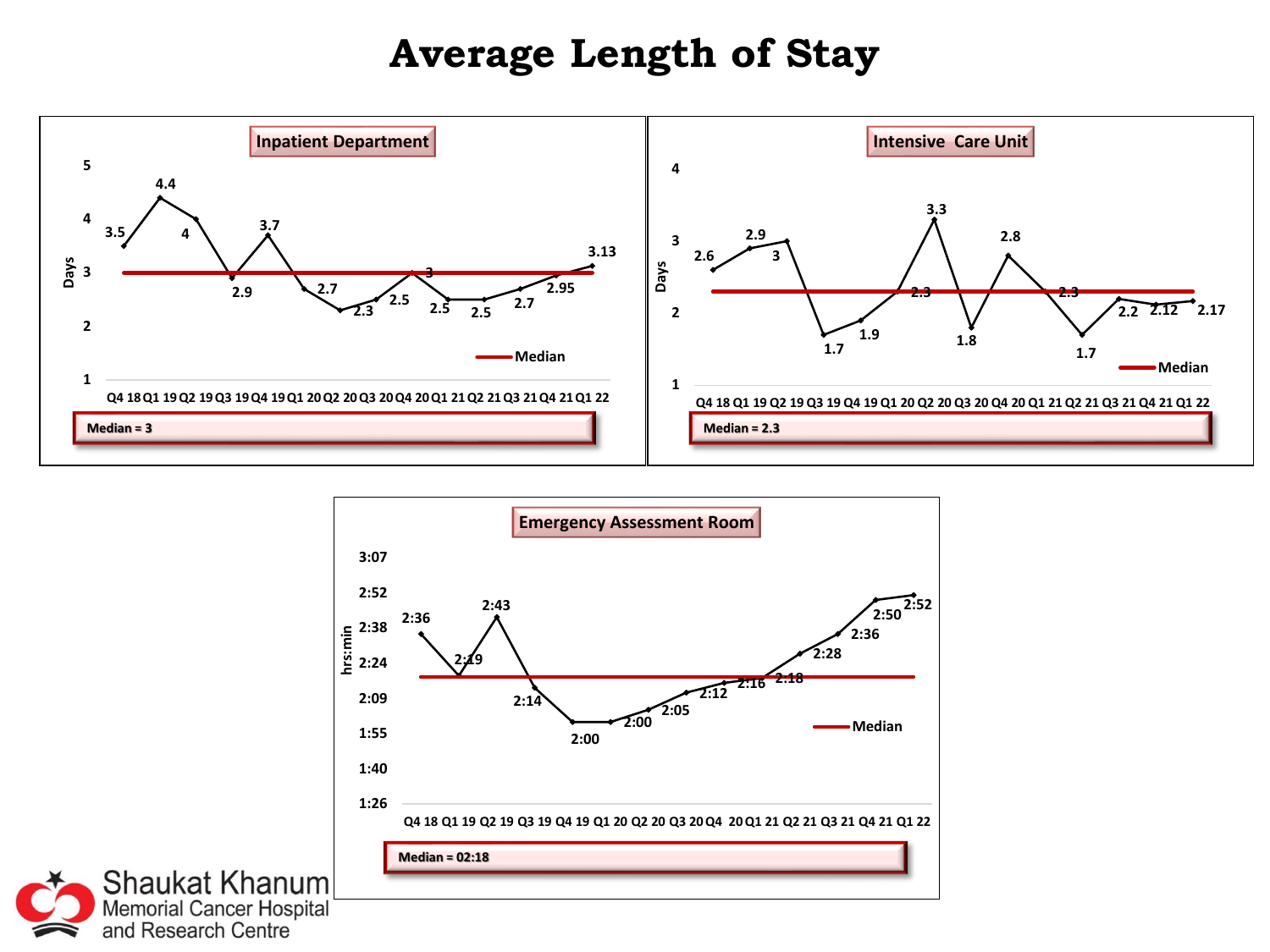## **Bed Occupancy Rate**





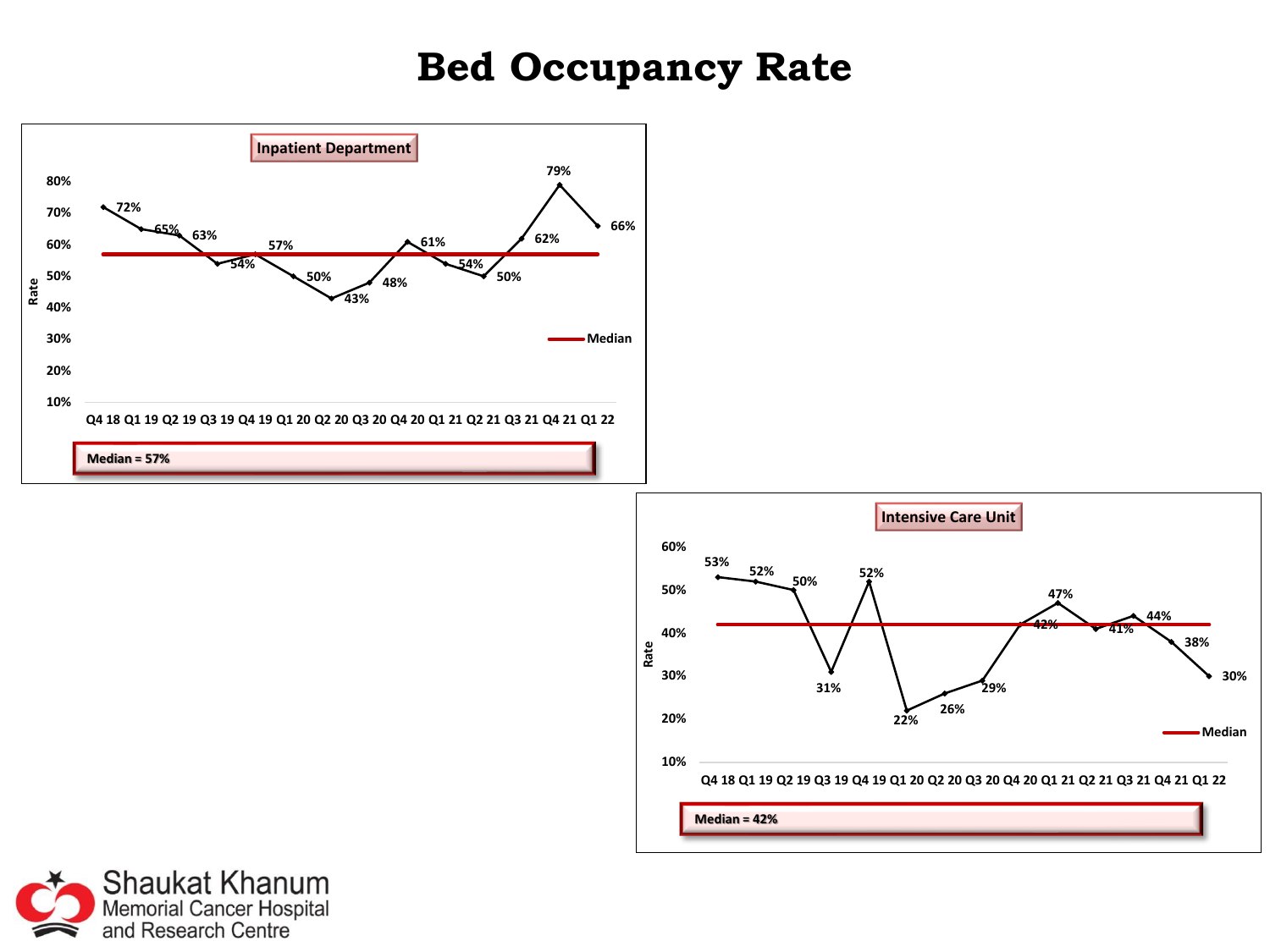#### **Emergency Assessment Room Statistics Patients Seen within Defined Waiting Times**

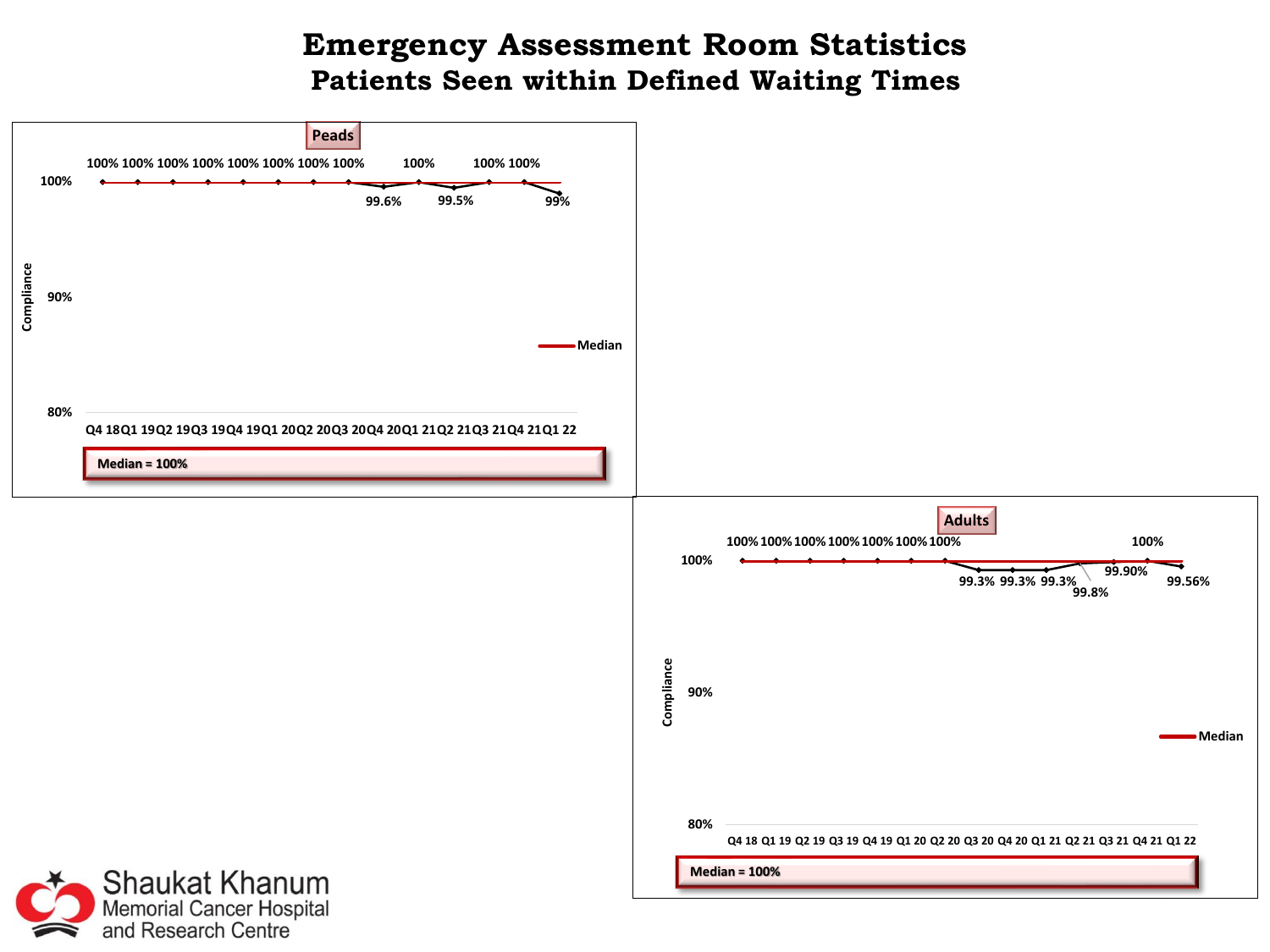# **Complaints – Clinical Departments**



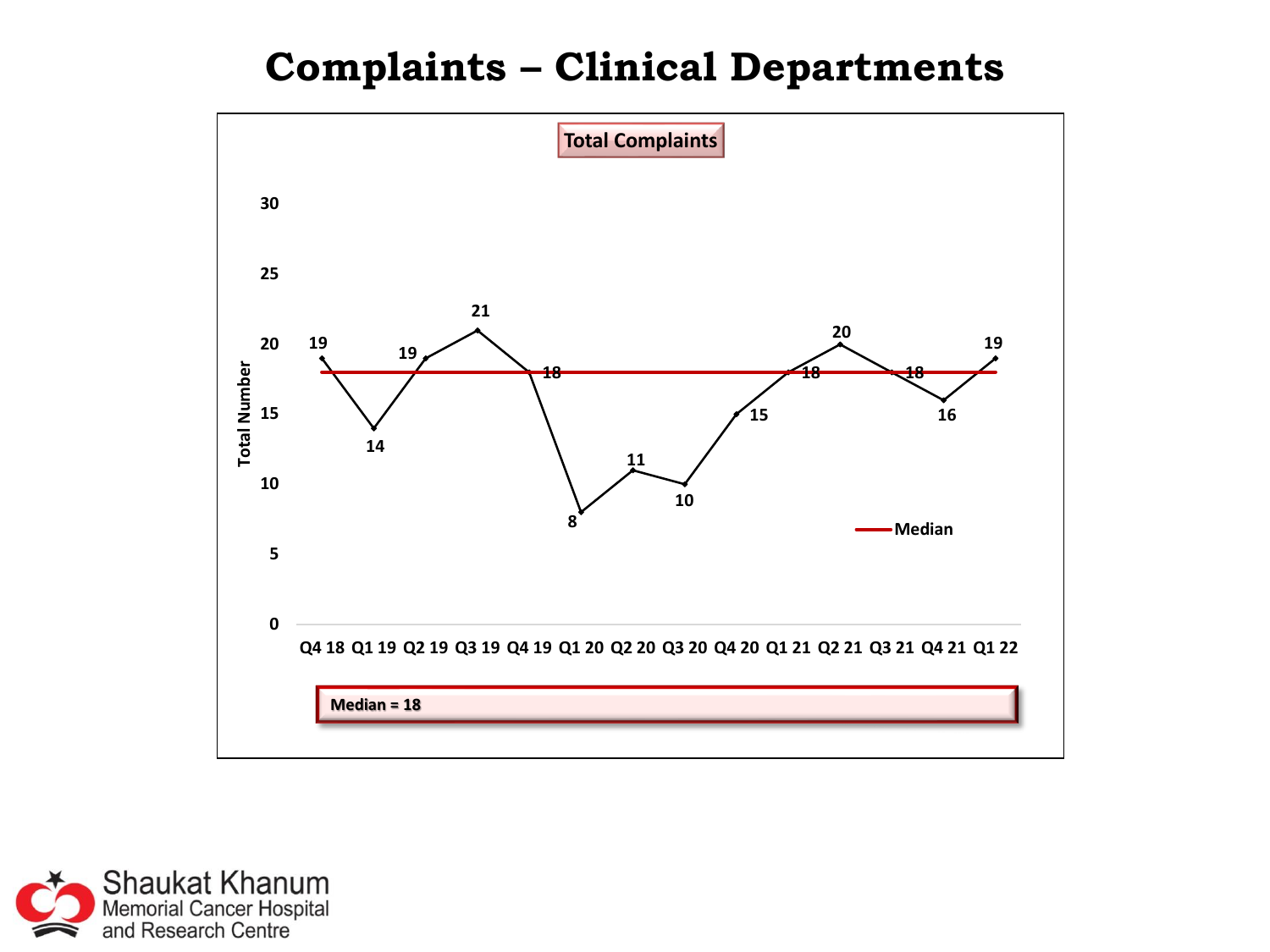# **Established Clinical Complaints by Category Top 5**







**AOP** – Assessment of Patients **COP** – Care of Patients